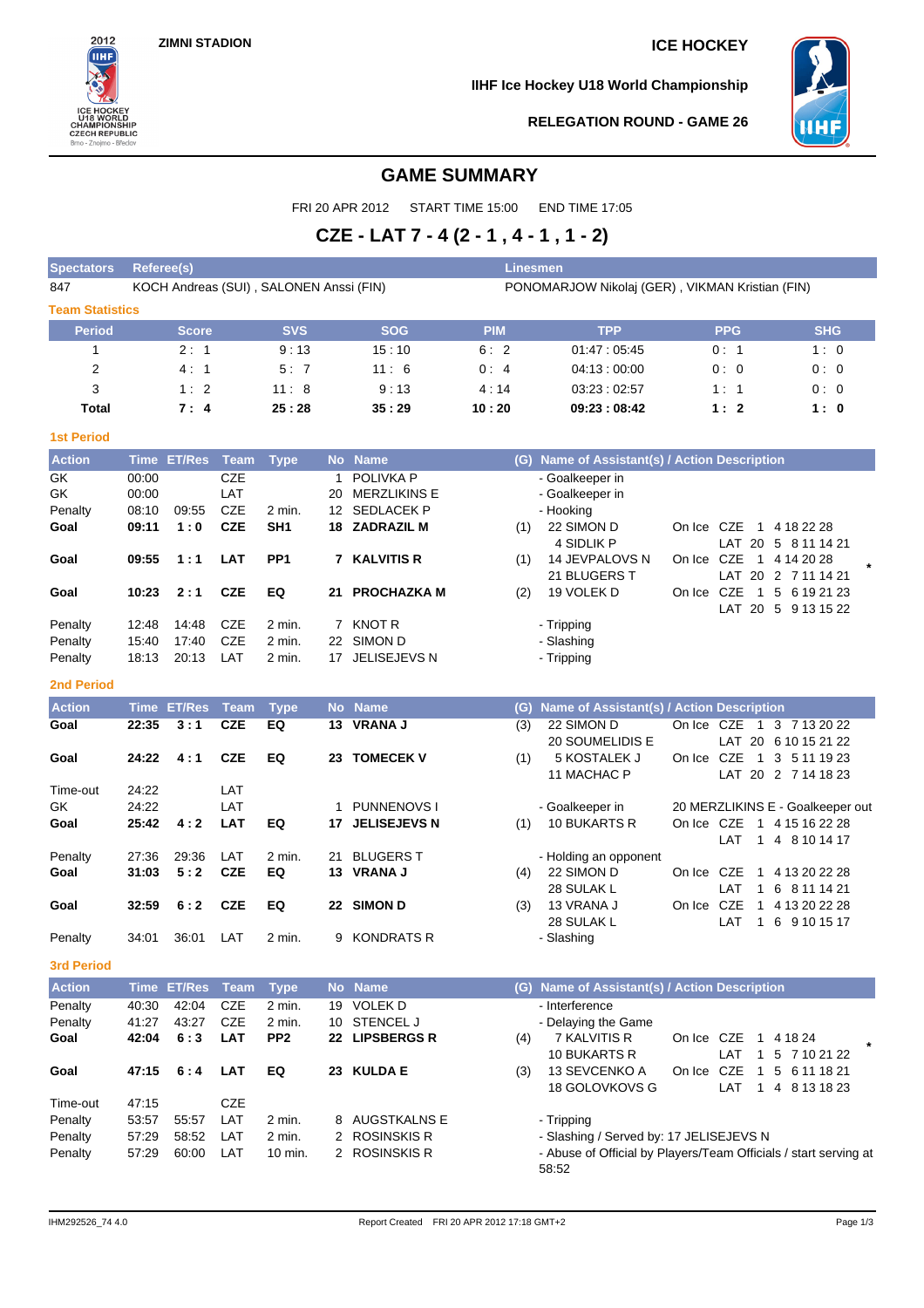

# **IIHF Ice Hockey U18 World Championship**



# **RELEGATION ROUND - GAME 26**

| <b>Action</b> | Time ET/Res Team Type |     |  | No Name    | (G) Name of Assistant(s) / Action Description |                 |  |                                |  |
|---------------|-----------------------|-----|--|------------|-----------------------------------------------|-----------------|--|--------------------------------|--|
| Goal          | 58:52 7:4 CZE PP1     |     |  | 22 SIMON D | $(4)$ 13 VRANA J                              |                 |  | On Ice CZE 1 5 10 13 22 28     |  |
|               |                       |     |  |            | 28 SULAK L                                    | LAT 1 2 7 14 23 |  |                                |  |
| GK            | 60:00                 | CZE |  |            |                                               |                 |  | 1 POLIVKA P - Goalkeeper out   |  |
| GK            | 60:00                 | LAT |  |            |                                               |                 |  | 1 PUNNENOVS I - Goalkeeper out |  |
|               |                       |     |  |            |                                               |                 |  |                                |  |

### **Goalkeeper Records**

### **Team : CZE - Czech Republic Team : LAT - Latvia**

| No Name                   | <b>SOG</b> | <b>SVS</b> | <b>MIP</b> | No Name                | SOG. | <b>SVS</b> | MIP.  |
|---------------------------|------------|------------|------------|------------------------|------|------------|-------|
| POLIVKA Patrik            | 29         | 25         | 60:00      | <b>PUNNENOVS Ivars</b> |      | 14         | 35:38 |
| <b>HRACHOVINA Dominik</b> |            |            |            | 20 MERZLIKINS Elvis    |      | 14         | 24:22 |

### **Game Statistics**

| Team: CZE (white)  |                              |                |             |          |                |              |                |              |        |    |                      |                |           |                         |             |
|--------------------|------------------------------|----------------|-------------|----------|----------------|--------------|----------------|--------------|--------|----|----------------------|----------------|-----------|-------------------------|-------------|
|                    | Head Coach: VEBER Jiri       |                |             |          |                |              |                |              |        |    | <b>Shots on Goal</b> |                |           |                         |             |
| <b>No Pos</b>      | <b>Name</b>                  | G              | A           | P        | <b>PIM</b>     | $FO+$        | FO-            | $FO+/-$      | FO%    |    | $\overline{2}$       | $\overline{3}$ | <b>OT</b> | <b>TS</b>               | $+/-$       |
| 4 D                | SIDLIK Petr +C               | 0              |             | 1        | 0              | 0            | 0              | 0            | 0.00   | 3  | 1                    | 1              |           | 5                       | $+2$        |
| F<br>11            | <b>MACHAC Patrik</b>         | 0              |             |          | 0              | 8            | 6              | 2            | 57.14  | 3  |                      | 0              |           | 4                       | $\mathbf 0$ |
| F<br>19            | VOLEK Dominik +A             | 0              |             |          | 2              | $\mathbf 0$  | 0              | $\Omega$     | 0.00   | 0  | 0                    | 0              |           | 0                       | $+2$        |
| 23 F               | <b>TOMECEK Vojtech</b>       | 1              | $\mathbf 0$ |          | 0              | 1            | 0              | 1            | 100.00 | 1  |                      |                |           | 3                       | $+2$        |
| 28<br>D            | <b>SULAK Libor</b>           | 0              | 3           | 3        | 0              | $\mathbf 0$  | $\mathbf 0$    | 0            | 0.00   | 0  | $\mathbf 0$          | 0              |           | 0                       | $+2$        |
| 5<br>D             | <b>KOSTALEK Jan</b>          | 0              | 1           | 1        | 0              | 0            | 0              | 0            | 0.00   | 1  | 1                    | 1              |           | 3                       | $+1$        |
| D<br>6             | <b>HOUFEK Jakub</b>          | 0              | 0           | $\Omega$ | 0              | 0            | $\Omega$       | $\Omega$     | 0.00   | 0  | 0                    | $\Omega$       |           | 0                       | $\mathbf 0$ |
| F<br>15            | SLOVACEK Ondrej              | 0              | 0           | 0        | 0              | 0            | 0              | 0            | 0.00   | 1  |                      | 3              |           | 5                       | $-1$        |
| F<br>16            | CHLAPIK Adam                 | $\mathbf 0$    | $\Omega$    | $\Omega$ | 0              | 2            |                | 1            | 66.67  | 1  | 1                    | 0              |           | $\overline{\mathbf{c}}$ | $-1$        |
| 24 F               | HUDECEK Jan +A               | 0              | 0           | 0        | 0              | 8            | 8              | $\Omega$     | 50.00  | 1  | $\Omega$             |                |           | $\overline{2}$          | $\mathbf 0$ |
| D<br>3             | <b>BEHAL Jiri</b>            | 0              | 0           | 0        | 0              | 0            | 0              | 0            | 0.00   | 0  | 0                    | 0              |           | 0                       | $+2$        |
| D<br>10            | STENCEL Jan                  | $\mathbf 0$    | 0           | 0        | 2              | 0            | $\Omega$       | $\Omega$     | 0.00   | 0  | 1                    | 0              |           | 1                       | $\mathbf 0$ |
| F<br>13            | <b>VRANA Jakub</b>           | $\overline{2}$ | 2           | 4        | 0              | 0            | 0              | $\Omega$     | 0.00   | 1  | 2                    | 0              |           | 3                       | $+3$        |
| F<br>20            | <b>SOUMELIDIS Eustathios</b> | 0              |             |          | 0              | $\mathbf{1}$ | 0              | $\mathbf{1}$ | 100.00 | 0  |                      | 0              |           | 1                       | $+3$        |
| 22 F               | SIMON Dominik (BP)           | $\overline{2}$ | 3           | 5        | $\overline{2}$ | 10           | 4              | 6            | 71.43  | 1  |                      | $\overline{2}$ |           | 4                       | $+3$        |
| D<br>7             | <b>KNOT Ronald</b>           | 0              | 0           | 0        | 2              | 0            | 0              | 0            | 0.00   | 0  | 0                    | 0              |           | 0                       | $+1$        |
| 12 F               | <b>SEDLACEK Pavel</b>        | 0              | 0           | $\Omega$ | 2              | 5            | 3              | 2            | 62.50  | 0  | 0                    | $\Omega$       |           | 0                       | $\mathbf 0$ |
| F<br>14            | <b>MATEJCEK Martin</b>       | 0              | 0           | 0        | 0              | 0            | 0              | 0            | 0.00   | 0  | 0                    | 0              |           | 0                       | 0           |
| F<br>18            | <b>ZADRAZIL Matei</b>        | 1              | 0           |          | 0              | 4            | $\overline{2}$ | 2            | 66.67  | 1  | 0                    | $\Omega$       |           |                         | 0           |
| $\mathsf{F}$<br>21 | PROCHAZKA Martin             | 1              | 0           | 1        | 0              | $\mathbf 0$  |                | $-1$         | 0.00   | 1  | $\mathbf 0$          | 0              |           | 1                       | $\mathbf 0$ |
| 1 GK               | <b>POLIVKA Patrik</b>        | 0              | 0           | 0        | 0              |              |                |              |        | 0  | 0                    | 0              |           | 0                       |             |
| 2 GK               | <b>HRACHOVINA Dominik</b>    | 0              | 0           | 0        | 0              |              |                |              |        | 0  | 0                    | 0              |           | 0                       |             |
| Total              |                              | 7              | 13          | 20       | 10             | 39           | 25             | 14           | 60.94  | 15 | 11                   | 9              |           | 35                      |             |

|                    | Team: LAT (red)                      |    |          |          |                |          |                |         |        |              |                |               |                        |          |
|--------------------|--------------------------------------|----|----------|----------|----------------|----------|----------------|---------|--------|--------------|----------------|---------------|------------------------|----------|
|                    | <b>Head Coach: TAMBIJEVS Leonids</b> |    |          |          |                |          |                |         |        |              |                | Shots on Goal |                        |          |
| <b>No Pos</b>      | <b>Name</b>                          | G. | А        | P        | <b>PIM</b>     | FO+      | FO-            | $FO+/-$ | FO%    |              | $\overline{2}$ | 3             | <b>TS</b><br><b>OT</b> | $+/-$    |
| 4 D                | <b>SKURATOVS Patriks</b>             | 0  | $\Omega$ | $\Omega$ | 0              | $\Omega$ | $\Omega$       | 0       | 0.00   | $\Omega$     | 0              | 0             | $\Omega$               | $+2$     |
| 8 D                | AUGSTKALNS Edmunds (BP)              | 0  | 0        | 0        | 2              | 0        |                | 0       | 0.00   |              | 0              |               | $\overline{2}$         | $\Omega$ |
| 16 F               | <b>OZOLINS Karlis</b>                | 0  | 0        | 0        | 0              | 0        |                | -1      | 0.00   |              | $\overline{2}$ |               | 4                      | 0        |
| 18 F               | <b>GOLOVKOVS Georgs</b>              | 0  |          |          | 0              | 4        | 5              | $-1$    | 44.44  | $\Omega$     | 0              | $\Omega$      | 0                      | 0        |
| 23 F               | <b>KULDA Edgars</b>                  |    | $\Omega$ |          | 0              | 1        | $\overline{2}$ | $-1$    | 33.33  | 1            | 0              | 2             | 3                      | $\Omega$ |
| 2 D                | <b>ROSINSKIS Rinalds</b>             | 0  | $\Omega$ | 0        | 12             | 0        | $\Omega$       | 0       | 0.00   | 0            | 0              | $\Omega$      | 0                      | $-1$     |
| 7 D                | <b>KALVITIS Rudolfs</b>              |    |          | 2        | $\Omega$       | $\Omega$ | $\Omega$       | 0       | 0.00   | 1            | 0              |               | $\overline{2}$         | $-1$     |
| $\mathsf{F}$<br>11 | <b>LAVROVS Martins</b>               | 0  |          | 0        | 0              | 0        | 0              | 0       | 0.00   | 0            | 0              | 0             | 0                      | $-2$     |
| 14 F               | JEVPALOVS Nikita +C                  | 0  |          |          | 0              | 0        | 3              | $-3$    | 0.00   | 0            |                |               | $\overline{2}$         | $-2$     |
| 21 F               | <b>BLUGERS Teodors</b>               | 0  |          |          | $\overline{2}$ | 12       | 9              | 3       | 57.14  | 1            |                | 2             | 4                      | $-3$     |
| 5 D                | <b>FREIMANIS Martins</b>             | 0  | $\Omega$ | 0        | 0              | 0        | $\Omega$       | 0       | 0.00   | 0            | 0              |               |                        | $-2$     |
| F<br>9             | <b>KONDRATS Ricards</b>              | 0  | $\Omega$ | $\Omega$ | $\overline{2}$ | 5        | 11             | -6      | 31.25  | $\mathbf{1}$ | 0              | $\Omega$      |                        | $-2$     |
| 13 F               | <b>SEVCENKO Arturs</b>               |    |          |          | 0              | 0        | 0              | 0       | 0.00   | 0            | 0              |               |                        | 0        |
| 15 D               | <b>ZEMITIS Girts</b>                 | 0  | 0        |          | 0              | 0        | 0              | 0       | 0.00   | 0            | 0              |               | 0                      | $-3$     |
| 22 F               | LIPSBERGS Roberts +A                 |    | $\Omega$ |          | 0              | 1        | $\mathbf 0$    |         | 100.00 | 1            | 0              |               | $\overline{2}$         | $-2$     |
| 6 D                | GELAZIS Matiss +A                    |    |          | 0        | $\Omega$       | $\Omega$ | $\Omega$       | 0       | 0.00   | $\Omega$     | 0              | $\Omega$      | $\Omega$               | $-3$     |